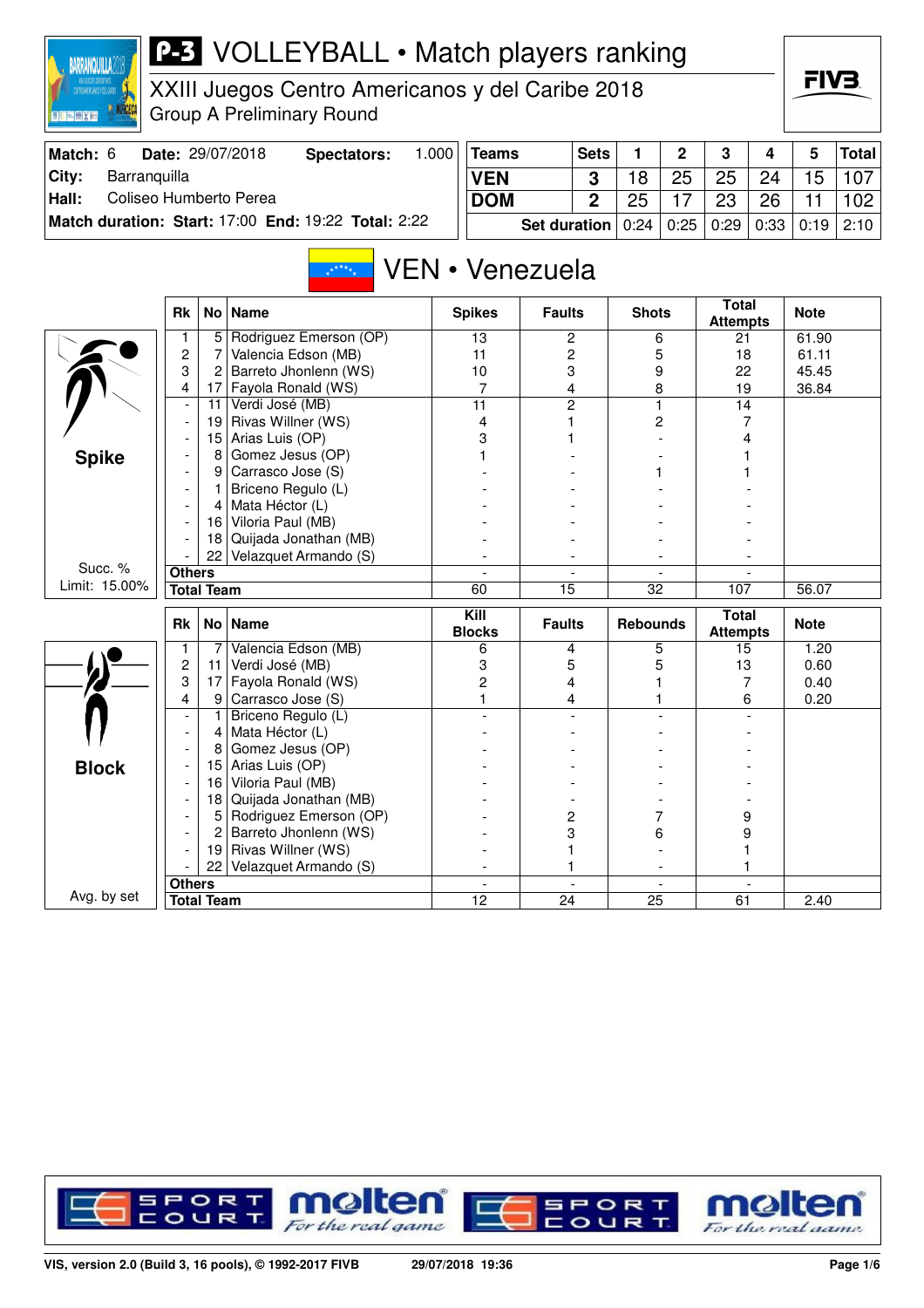

XXIII Juegos Centro Americanos y del Caribe 2018 Group A Preliminary Round

| Match: 6 | Date: 29/07/2018                                    | Spectators: | .000 | 'Teams                                                 | <b>Sets</b>  |    | $\overline{2}$ | $\mathbf{3}$ | $\Delta$ | Total            |
|----------|-----------------------------------------------------|-------------|------|--------------------------------------------------------|--------------|----|----------------|--------------|----------|------------------|
| ⊺Citv:   | Barranguilla                                        |             |      | <b>VEN</b>                                             |              | 18 | 25             | 25           | 24       | 15 107           |
| Hall:    | Coliseo Humberto Perea                              |             |      | <b>DOM</b>                                             | $\mathbf{r}$ | 25 |                | 23           | 26       | 102 <sub>2</sub> |
|          | Match duration: Start: 17:00 End: 19:22 Total: 2:22 |             |      | Set duration   0:24   0:25   0:29   0:33   0:19   2:10 |              |    |                |              |          |                  |

#### VEN • Venezuela  $x^{k+k}$

|              | <b>Rk</b>                |                   | No   Name                     | Aces                     | <b>Faults</b>   | <b>Serve</b><br><b>Hits</b> | <b>Total</b><br><b>Attempts</b> | <b>Note</b> |
|--------------|--------------------------|-------------------|-------------------------------|--------------------------|-----------------|-----------------------------|---------------------------------|-------------|
|              | 1                        | 9                 | Carrasco Jose (S)             | 1                        | 1               | 16                          | 18                              | 0.20        |
|              | 1                        | 2                 | Barreto Jhonlenn (WS)         |                          | 2               | 10                          | 13                              | 0.20        |
|              | 1                        | 7                 | Valencia Edson (MB)           |                          | 5               | 9                           | 15                              | 0.20        |
|              | $\blacksquare$           | 1                 | Briceno Regulo (L)            |                          | $\overline{a}$  | $\overline{\phantom{a}}$    |                                 |             |
|              | $\overline{\phantom{a}}$ | 4                 | Mata Héctor (L)               |                          |                 |                             |                                 |             |
|              | $\blacksquare$           | 8                 | Gomez Jesus (OP)              |                          |                 |                             |                                 |             |
|              |                          | 11                | Verdi José (MB)               |                          |                 | 17                          | 17                              |             |
| <b>Serve</b> |                          | 15                | Arias Luis (OP)               |                          |                 | 4                           | 4                               |             |
|              | $\overline{\phantom{a}}$ | 16                | Viloria Paul (MB)             |                          |                 |                             |                                 |             |
|              |                          | 18                | Quijada Jonathan (MB)         |                          |                 |                             |                                 |             |
|              | $\overline{\phantom{a}}$ |                   | 19 Rivas Willner (WS)         |                          |                 | $\overline{c}$              | 2                               |             |
|              |                          | 22                | Velazquet Armando (S)         |                          |                 | 3                           | 3                               |             |
|              |                          | 17                | Fayola Ronald (WS)            |                          | 1               | 18                          | 19                              |             |
|              |                          | 5                 | Rodriguez Emerson (OP)        |                          | 6               | 9                           | 15                              |             |
|              | <b>Others</b>            |                   |                               | $\overline{\phantom{a}}$ | $\blacksquare$  | $\mathbf{r}$                |                                 |             |
| Avg. by set  |                          | <b>Total Team</b> |                               | 3                        | $\overline{15}$ | $\overline{88}$             | 106                             | 0.60        |
| <b>Team</b>  |                          |                   | Opponent errors & Team faults | 32                       | 10              |                             | 42                              |             |
|              | <b>Rk</b>                |                   | No   Name                     | <b>Digs</b>              | <b>Faults</b>   | <b>Receptions</b>           | <b>Total</b><br><b>Attempts</b> | <b>Note</b> |
|              | 1                        | $\vert$           | Mata Héctor (L)               | 6                        | 10              | 9                           | $\overline{25}$                 | 1.20        |
|              | $\overline{c}$           | 17                | Fayola Ronald (WS)            | 5                        | 4               | 6                           | 15                              | 1.00        |
|              | $\overline{c}$           | 2                 | Barreto Jhonlenn (WS)         | 5                        | 3               | 3                           | 11                              | 1.00        |
|              | 4                        | 11                | Verdi José (MB)               | $\overline{2}$           | 3               | $\overline{c}$              | 7                               | 0.40        |
|              | 5                        | 5                 | Rodriguez Emerson (OP)        |                          |                 | 6                           | 7                               | 0.20        |
|              | 5                        | 19                | Rivas Willner (WS)            | 1                        | 1               | $\overline{c}$              | 4                               | 0.20        |
|              | $\overline{\phantom{a}}$ | $\mathbf{1}$      | Briceno Regulo (L)            |                          |                 |                             |                                 |             |
| <b>Dig</b>   |                          | 8                 | Gomez Jesus (OP)              |                          |                 |                             |                                 |             |
|              | $\overline{\phantom{a}}$ | 15                | Arias Luis (OP)               |                          |                 |                             |                                 |             |
|              | $\overline{a}$           | 16                | Viloria Paul (MB)             |                          |                 |                             |                                 |             |
|              |                          | 18                | Quijada Jonathan (MB)         |                          |                 |                             |                                 |             |
|              |                          | 7                 | Valencia Edson (MB)           |                          | 2               | 9                           | 11                              |             |
|              |                          | 9                 | Carrasco Jose (S)             |                          | 4               | 4                           | 8                               |             |
|              |                          | 22                | Velazquet Armando (S)         |                          | 2               |                             | 2                               |             |
|              | <b>Others</b>            |                   |                               | $\overline{\phantom{a}}$ | $\overline{a}$  | $\blacksquare$              | $\overline{a}$                  |             |
| Avg. by set  |                          | <b>Total Team</b> |                               | 20                       | 29              | 41                          | 90                              | 4.00        |

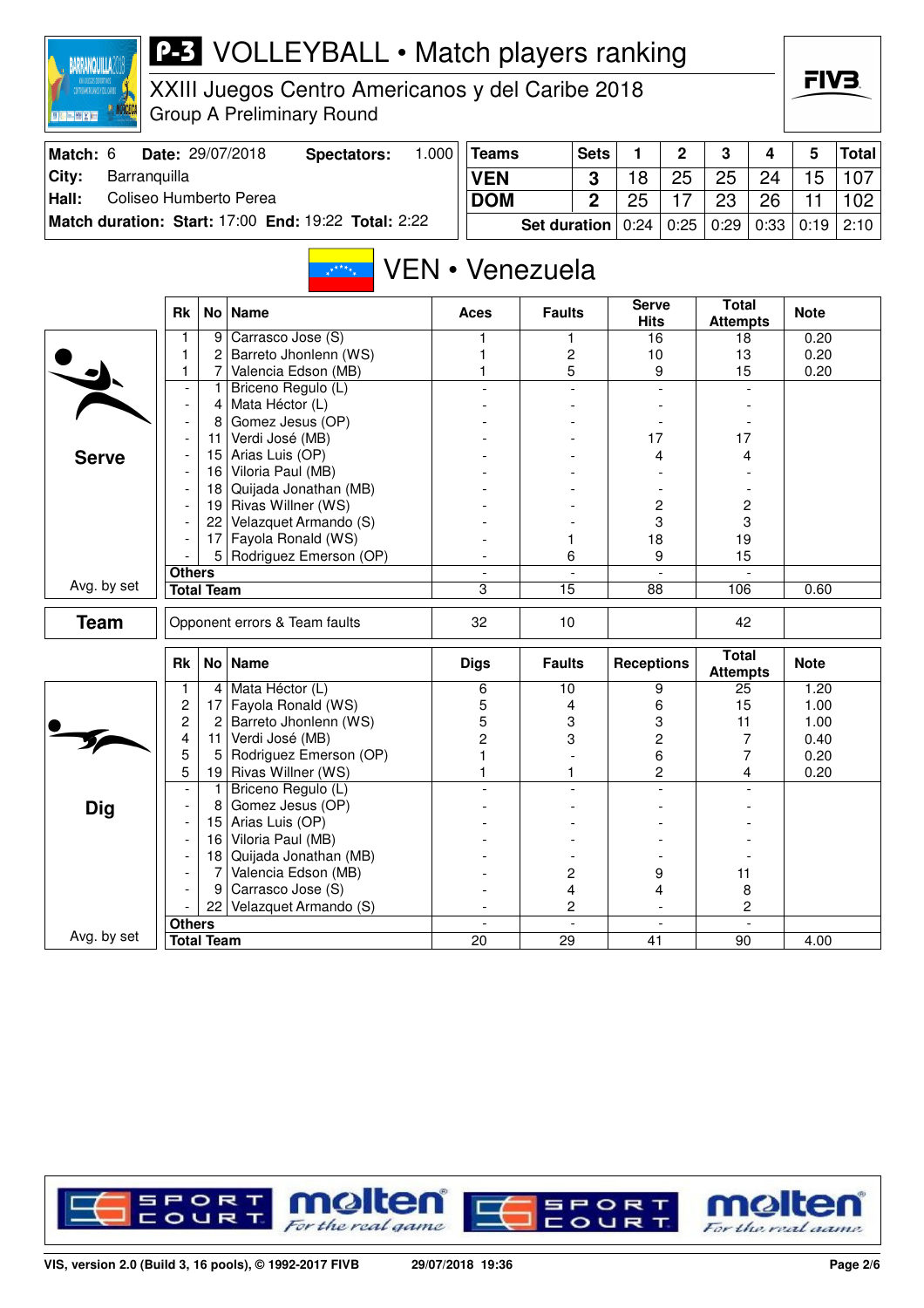

XXIII Juegos Centro Americanos y del Caribe 2018 Group A Preliminary Round

| Match: 6 |              | <b>Date: 29/07/2018</b> | Spectators:                                         | .000 | ∣Teams                                                                  | <b>Sets</b> |    | $\mathbf{p}$ | 3  | 4  | 5     | Total |
|----------|--------------|-------------------------|-----------------------------------------------------|------|-------------------------------------------------------------------------|-------------|----|--------------|----|----|-------|-------|
| City:    | Barranquilla |                         |                                                     |      | <b>VEN</b>                                                              |             | 18 | 25           | 25 | 24 | $-15$ | 107   |
| Hall:    |              | Coliseo Humberto Perea  |                                                     |      | <b>DOM</b>                                                              | 2           | 25 |              | 23 | 26 |       | 102   |
|          |              |                         | Match duration: Start: 17:00 End: 19:22 Total: 2:22 |      | <b>Set duration</b>   $0.24$   $0.25$   $0.29$   $0.33$   $0.19$   2:10 |             |    |              |    |    |       |       |

#### VEN • Venezuela  $x^{k+k}$

|                         | <b>Rk</b>                |                   | No   Name              | <b>Running</b><br><b>Sets</b> | <b>Faults</b>            | <b>Still</b><br><b>Sets</b>       | <b>Total</b><br><b>Attempts</b> | <b>Note</b> |
|-------------------------|--------------------------|-------------------|------------------------|-------------------------------|--------------------------|-----------------------------------|---------------------------------|-------------|
|                         |                          | 9                 | Carrasco Jose (S)      | 45                            | 1.                       | 29                                | 75                              | 9.00        |
|                         | 2                        | 22                | Velazquet Armando (S)  | 6                             |                          | 5                                 | 11                              | 1.20        |
| $\overline{\mathbf{e}}$ |                          | 1                 | Briceno Regulo (L)     |                               |                          |                                   |                                 |             |
|                         | $\overline{\phantom{a}}$ | $\overline{c}$    | Barreto Jhonlenn (WS)  |                               |                          | 2                                 | 2                               |             |
|                         | $\overline{\phantom{a}}$ | 4                 | Mata Héctor (L)        |                               |                          | 7                                 | 7                               |             |
|                         |                          | 7                 | Valencia Edson (MB)    |                               |                          |                                   |                                 |             |
|                         |                          | 8                 | Gomez Jesus (OP)       |                               |                          |                                   |                                 |             |
| <b>Set</b>              |                          | 11                | Verdi José (MB)        |                               |                          |                                   |                                 |             |
|                         |                          | 15                | Arias Luis (OP)        |                               |                          |                                   |                                 |             |
|                         |                          | 16                | Viloria Paul (MB)      |                               |                          |                                   |                                 |             |
|                         |                          | 17                | Fayola Ronald (WS)     |                               |                          | 2                                 | 2                               |             |
|                         |                          | 18                | Quijada Jonathan (MB)  |                               |                          |                                   |                                 |             |
|                         |                          | 19                | Rivas Willner (WS)     |                               |                          |                                   |                                 |             |
|                         |                          | 5                 | Rodriguez Emerson (OP) |                               | 1                        |                                   | 2                               |             |
|                         | <b>Others</b>            |                   |                        |                               | $\overline{\phantom{a}}$ |                                   |                                 |             |
| Avg. by set             |                          | <b>Total Team</b> |                        | $\overline{51}$               | $\overline{2}$           | 47                                | 100                             | 10.20       |
|                         |                          |                   |                        |                               |                          |                                   |                                 |             |
|                         | <b>Rk</b>                |                   | No Name                | <b>Excellents</b>             | <b>Faults</b>            | <b>Serve</b><br><b>Receptions</b> | <b>Total</b>                    | <b>Note</b> |
|                         | 1                        | 4                 | Mata Héctor (L)        | 16                            |                          | 2                                 | <b>Attempts</b><br>18           | 88.89       |
|                         | 2                        | 2                 | Barreto Jhonlenn (WS)  | 12                            | 1                        | 7                                 | 20                              | 55.00       |
|                         | 3                        | 17                | Fayola Ronald (WS)     | 12                            |                          | 15                                | 27                              | 44.44       |
|                         | $\overline{\phantom{a}}$ | 7                 | Valencia Edson (MB)    | $\overline{c}$                |                          | $\blacksquare$                    | $\overline{c}$                  |             |
|                         | $\overline{\phantom{a}}$ | 11                | Verdi José (MB)        |                               |                          | 2                                 | 2                               |             |
|                         | $\overline{a}$           | 1                 | Briceno Regulo (L)     |                               |                          |                                   |                                 |             |
|                         |                          | 5                 | Rodriguez Emerson (OP) |                               |                          |                                   |                                 |             |
|                         |                          | 8                 | Gomez Jesus (OP)       |                               |                          |                                   |                                 |             |
| <b>Reception</b>        |                          | 15                | Arias Luis (OP)        |                               |                          |                                   |                                 |             |
|                         |                          | 16                | Viloria Paul (MB)      |                               |                          |                                   |                                 |             |
|                         |                          | 18                | Quijada Jonathan (MB)  |                               |                          |                                   |                                 |             |
|                         |                          | 22                | Velazquet Armando (S)  |                               |                          |                                   |                                 |             |
|                         |                          | 19                | Rivas Willner (WS)     |                               | 5                        | 6                                 | 12                              |             |
|                         |                          | 9                 | Carrasco Jose (S)      |                               | 1                        |                                   | 1                               |             |
| Eff. %<br>Limit: 20.00% | <b>Others</b>            | <b>Total Team</b> |                        | 43                            | $\overline{7}$           | $\overline{32}$                   | $\overline{82}$                 | 43.90       |

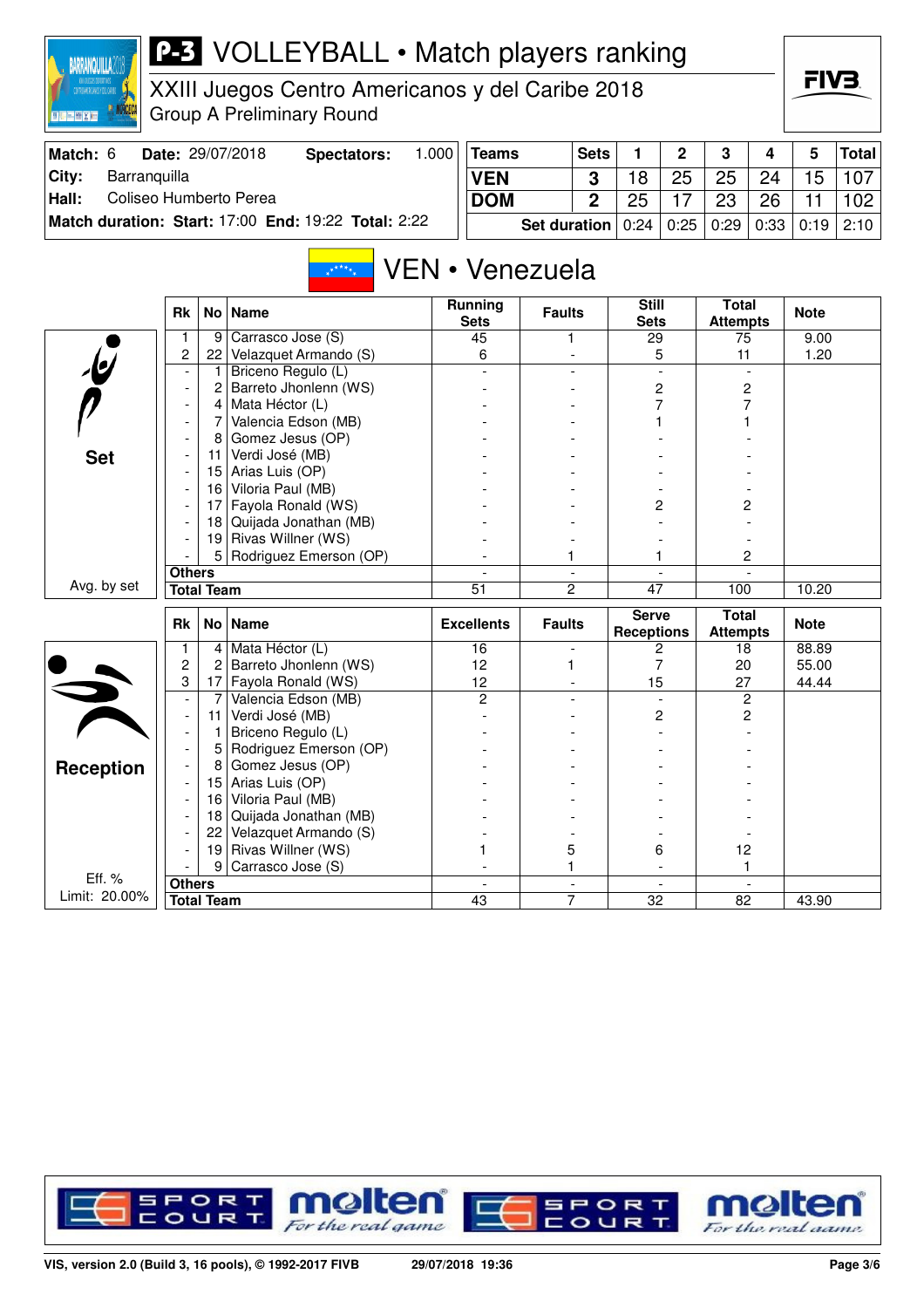

XXIII Juegos Centro Americanos y del Caribe 2018 Group A Preliminary Round



| Match: 6 | Date: 29/07/2018                                    | Spectators: | .000 | <b>Teams</b>                                           | <b>Sets</b> |    | $\mathbf{p}$ | -3 | 4  | 5  | Total            |
|----------|-----------------------------------------------------|-------------|------|--------------------------------------------------------|-------------|----|--------------|----|----|----|------------------|
| City:    | Barranguilla                                        |             |      | <b>VEN</b>                                             |             |    | 25           | 25 | 24 | 15 | 107 <sub>1</sub> |
| Hall:    | Coliseo Humberto Perea                              |             |      | <b>DOM</b>                                             |             | 25 |              | 23 | 26 |    | 102 <sub>1</sub> |
|          | Match duration: Start: 17:00 End: 19:22 Total: 2:22 |             |      | Set duration   0:24   0:25   0:29   0:33   0:19   2:10 |             |    |              |    |    |    |                  |

# **DOM • Dominican Republic**

|               | <b>Rk</b>                | No l | <b>Name</b>                                  | <b>Spikes</b>            | <b>Faults</b>            | <b>Shots</b>             | <b>Total</b><br><b>Attempts</b> | <b>Note</b> |
|---------------|--------------------------|------|----------------------------------------------|--------------------------|--------------------------|--------------------------|---------------------------------|-------------|
|               |                          | 3    | Contrera Elvis (WS)                          | 20                       | 6                        | 11                       | 37                              | 54.05       |
|               | $\overline{c}$           | 4    | Hernandez Wilfrido (WS)                      | 12                       | 5                        | 11                       | 28                              | 42.86       |
|               | 3                        | 11   | Caceres Jose (OP)                            | $\overline{7}$           | 6                        | 13                       | 26                              | 26.92       |
|               | $\overline{\phantom{a}}$ | 7    | Frias Mario (MB)                             | 10                       | $\mathbf{1}$             | $\mathbf{1}$             | 12                              |             |
|               | $\overline{\phantom{a}}$ | 6    | Garcia Pedro (OP)                            | 4                        | 4                        | 3                        | 11                              |             |
|               |                          | 1    | Tapia Henry (OP)                             | 4                        |                          | $\overline{c}$           | 6                               |             |
|               |                          | 10   | Abreu Francisco (S)                          | $\overline{c}$           |                          | 3                        | 5                               |             |
| <b>Spike</b>  |                          | 15   | Paulino Richi (MB)                           | $\overline{2}$           |                          |                          | 2                               |             |
|               |                          | 14   | Romero Felix (MB)                            |                          |                          |                          |                                 |             |
|               |                          | 5    | Mieses Enger (L)                             |                          |                          |                          |                                 |             |
|               |                          | 8    | Lopez Henry (WS)                             |                          |                          |                          |                                 |             |
|               |                          | 9    | Tolentino Braymer (L)                        |                          |                          |                          |                                 |             |
|               |                          | 12   | Arredondo Francisco (S)                      |                          |                          |                          |                                 |             |
|               |                          |      | 19 Cruz Hector (WS)                          |                          |                          |                          |                                 |             |
| Succ. %       | <b>Others</b>            |      |                                              |                          | $\overline{\phantom{a}}$ | $\overline{\phantom{a}}$ |                                 |             |
| Limit: 15.00% | <b>Total Team</b>        |      |                                              | 62                       | 22                       | 44                       | 128                             | 48.44       |
|               |                          |      |                                              |                          |                          |                          |                                 |             |
|               | <b>Rk</b>                |      | No   Name                                    | Kill<br><b>Blocks</b>    | <b>Faults</b>            | <b>Rebounds</b>          | <b>Total</b><br><b>Attempts</b> | <b>Note</b> |
|               | $\mathbf{1}$             | 14   | Romero Felix (MB)                            | 3                        | $\overline{\phantom{a}}$ | $\overline{c}$           | 5                               | 0.60        |
|               | $\overline{c}$           | 10   | Abreu Francisco (S)                          | $\overline{c}$           | 2                        | $\overline{c}$           | 6                               | 0.40        |
|               | $\overline{2}$           | 11   | Caceres Jose (OP)                            | $\overline{c}$           | 8                        | 5                        | 15                              | 0.40        |
|               | 4                        | 3    | Contrera Elvis (WS)                          |                          | 6                        |                          | 8                               | 0.20        |
|               | 4                        | 7    |                                              |                          | 6                        | $\blacksquare$           | 7                               | 0.20        |
|               | $\blacksquare$           | 1    | Frias Mario (MB)<br>Tapia Henry (OP)         |                          |                          |                          |                                 |             |
|               |                          | 5    | Mieses Enger (L)                             |                          |                          |                          |                                 |             |
|               |                          | 8    | Lopez Henry (WS)                             |                          |                          |                          |                                 |             |
| <b>Block</b>  |                          | 9    | Tolentino Braymer (L)                        |                          |                          |                          |                                 |             |
|               |                          | 12   |                                              |                          |                          |                          |                                 |             |
|               |                          | 15   | Arredondo Francisco (S)                      |                          |                          |                          |                                 |             |
|               |                          | 19   | Paulino Richi (MB)                           |                          |                          |                          |                                 |             |
|               |                          | 6    | Cruz Hector (WS)                             |                          |                          | 2                        |                                 |             |
|               |                          | 4    | Garcia Pedro (OP)<br>Hernandez Wilfrido (WS) |                          | 4                        |                          | 3<br>5                          |             |
| Avg. by set   | <b>Others</b>            |      |                                              | $\overline{\phantom{a}}$ | $\mathbf{r}$             | $\overline{\phantom{a}}$ | $\overline{\phantom{a}}$        |             |

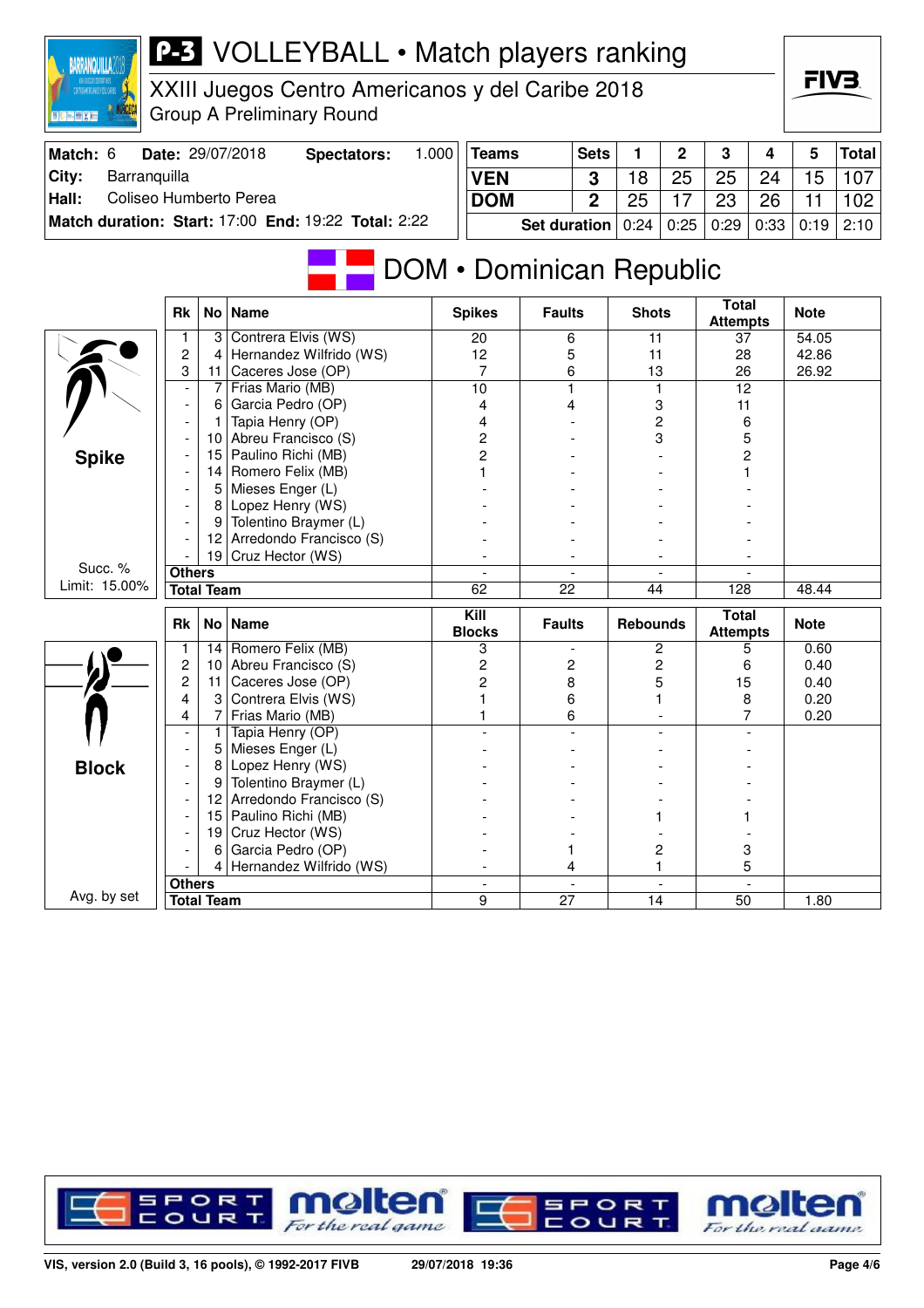| CONTINUATION AND THE CARRE<br>图 R. Jose W. X Ro |                          |                   | XXIII Juegos Centro Americanos y del Caribe 2018<br><b>Group A Preliminary Round</b> |       |                                                |                     |                         |                   |      |                                 |      | гі V Ә.      |              |
|-------------------------------------------------|--------------------------|-------------------|--------------------------------------------------------------------------------------|-------|------------------------------------------------|---------------------|-------------------------|-------------------|------|---------------------------------|------|--------------|--------------|
| Match: 6                                        |                          |                   | Date: 29/07/2018<br>Spectators:                                                      | 1.000 | <b>Teams</b>                                   |                     | <b>Sets</b>             | 1                 | 2    | 3                               | 4    | 5            | <b>Total</b> |
| City:<br>Barranquilla                           |                          |                   |                                                                                      |       | <b>VEN</b>                                     |                     | 3                       | 18                | 25   | 25                              | 24   | 15           | 107          |
| Coliseo Humberto Perea<br>Hall:                 |                          |                   |                                                                                      |       | <b>DOM</b>                                     |                     | $\overline{2}$          | 25                | 17   | 23                              | 26   | 11           | 102          |
|                                                 |                          |                   | Match duration: Start: 17:00 End: 19:22 Total: 2:22                                  |       |                                                |                     |                         |                   |      |                                 |      |              |              |
|                                                 |                          |                   |                                                                                      |       |                                                | <b>Set duration</b> |                         | 0:24              | 0:25 | 0:29                            | 0:33 | 0:19         | 2:10         |
|                                                 | <b>Rk</b>                |                   | No   Name                                                                            |       | <b>DOM</b> • Dominican Republic<br><b>Aces</b> | <b>Faults</b>       |                         | <b>Serve</b>      |      | <b>Total</b>                    |      | <b>Note</b>  |              |
|                                                 | 1                        | 4                 | Hernandez Wilfrido (WS)                                                              |       | 2                                              |                     |                         | <b>Hits</b><br>15 |      | <b>Attempts</b><br>20           |      | 0.40         |              |
|                                                 | 1                        | 3                 | Contrera Elvis (WS)                                                                  |       | 2                                              | 3<br>4              |                         | 16                |      | 22                              |      | 0.40         |              |
|                                                 | 1                        | 7                 | Frias Mario (MB)                                                                     |       | $\overline{c}$                                 | 4                   |                         | 12                |      | 18                              |      | 0.40         |              |
|                                                 | 4                        | 1                 | Tapia Henry (OP)                                                                     |       | 1                                              |                     | 3                       |                   |      |                                 | 4    | 0.20         |              |
|                                                 |                          | 5                 | Mieses Enger (L)                                                                     |       |                                                |                     |                         |                   |      |                                 |      |              |              |
|                                                 | $\overline{\phantom{a}}$ | 8                 | Lopez Henry (WS)                                                                     |       |                                                |                     |                         |                   |      |                                 |      |              |              |
|                                                 |                          | 9                 | Tolentino Braymer (L)                                                                |       |                                                |                     |                         |                   |      |                                 |      |              |              |
| <b>Serve</b>                                    |                          | 10                | Abreu Francisco (S)                                                                  |       |                                                |                     |                         | 10                |      | 10                              |      |              |              |
|                                                 |                          | 12 <sup>2</sup>   | Arredondo Francisco (S)                                                              |       |                                                |                     |                         |                   |      |                                 |      |              |              |
|                                                 |                          | 14                | Romero Felix (MB)                                                                    |       |                                                |                     |                         | 5                 |      |                                 | 5    |              |              |
|                                                 |                          | 15                | Paulino Richi (MB)                                                                   |       |                                                |                     |                         |                   |      |                                 |      |              |              |
|                                                 |                          | 19                | Cruz Hector (WS)                                                                     |       |                                                |                     |                         |                   |      |                                 |      |              |              |
|                                                 |                          | 11<br>6           | Caceres Jose (OP)<br>Garcia Pedro (OP)                                               |       |                                                | 3<br>3              |                         | 13                | 5    | 16                              | 8    |              |              |
|                                                 | <b>Others</b>            |                   |                                                                                      |       |                                                |                     |                         |                   |      |                                 |      |              |              |
| Avg. by set                                     |                          | <b>Total Team</b> |                                                                                      |       | 7                                              | 20                  |                         | 76                |      | 103                             |      | 1.40         |              |
|                                                 |                          |                   |                                                                                      |       |                                                |                     |                         |                   |      |                                 |      |              |              |
| <b>Team</b>                                     |                          |                   | Opponent errors & Team faults                                                        |       | 24                                             | 4                   |                         |                   |      | 28                              |      |              |              |
|                                                 | <b>Rk</b>                |                   | No   Name                                                                            |       | <b>Digs</b>                                    | <b>Faults</b>       |                         | <b>Receptions</b> |      | <b>Total</b><br><b>Attempts</b> |      | <b>Note</b>  |              |
|                                                 |                          | 3                 | Contrera Elvis (WS)                                                                  |       | 4                                              |                     | 2                       |                   | 6    | 12                              |      | 0.80         |              |
|                                                 | 1<br>3                   | 5<br>11           | Mieses Enger (L)<br>Caceres Jose (OP)                                                |       | 4                                              |                     | 7                       |                   | 4    | 15                              |      | 0.80         |              |
|                                                 | 3                        | 4                 | Hernandez Wilfrido (WS)                                                              |       | 2<br>2                                         | 5                   | 2                       | 5                 | 2    | 12                              | 6    | 0.40<br>0.40 |              |
|                                                 | 5                        | 9                 | Tolentino Braymer (L)                                                                |       |                                                |                     | $\overline{\mathbf{c}}$ | 3                 |      | 6                               |      | 0.20         |              |
|                                                 | 5                        | 14                | Romero Felix (MB)                                                                    |       |                                                | $\overline{c}$      |                         | 1                 |      |                                 | 4    | 0.20         |              |
|                                                 | 5                        | 6                 | Garcia Pedro (OP)                                                                    |       | 1                                              |                     | 4                       | 1                 |      |                                 | 6    | 0.20         |              |
| <b>Dig</b>                                      |                          | 1                 | Tapia Henry (OP)                                                                     |       |                                                |                     |                         |                   |      |                                 |      |              |              |
|                                                 |                          | 8                 | Lopez Henry (WS)                                                                     |       |                                                |                     |                         |                   |      |                                 |      |              |              |
|                                                 |                          | 12                | Arredondo Francisco (S)                                                              |       |                                                |                     |                         |                   |      |                                 |      |              |              |
|                                                 |                          | 15                | Paulino Richi (MB)                                                                   |       |                                                |                     |                         |                   |      |                                 |      |              |              |
|                                                 |                          |                   | 19 Cruz Hector (WS)                                                                  |       |                                                |                     |                         |                   |      |                                 |      |              |              |
|                                                 |                          |                   | Frias Mario (MB)<br>10 Abreu Francisco (S)                                           |       |                                                |                     | 1                       |                   | 3    |                                 | 4    |              |              |
|                                                 | <b>Others</b>            |                   |                                                                                      |       |                                                |                     | 4                       |                   | 5    |                                 | 9    |              |              |
| Avg. by set                                     |                          | <b>Total Team</b> |                                                                                      |       | $\overline{15}$                                | $\overline{29}$     |                         | $\overline{31}$   |      | 75                              |      | 3.00         |              |
|                                                 |                          |                   |                                                                                      |       |                                                |                     |                         |                   |      |                                 |      |              |              |

**BARRANQUILLA2018** 



FIV<sub>3</sub>